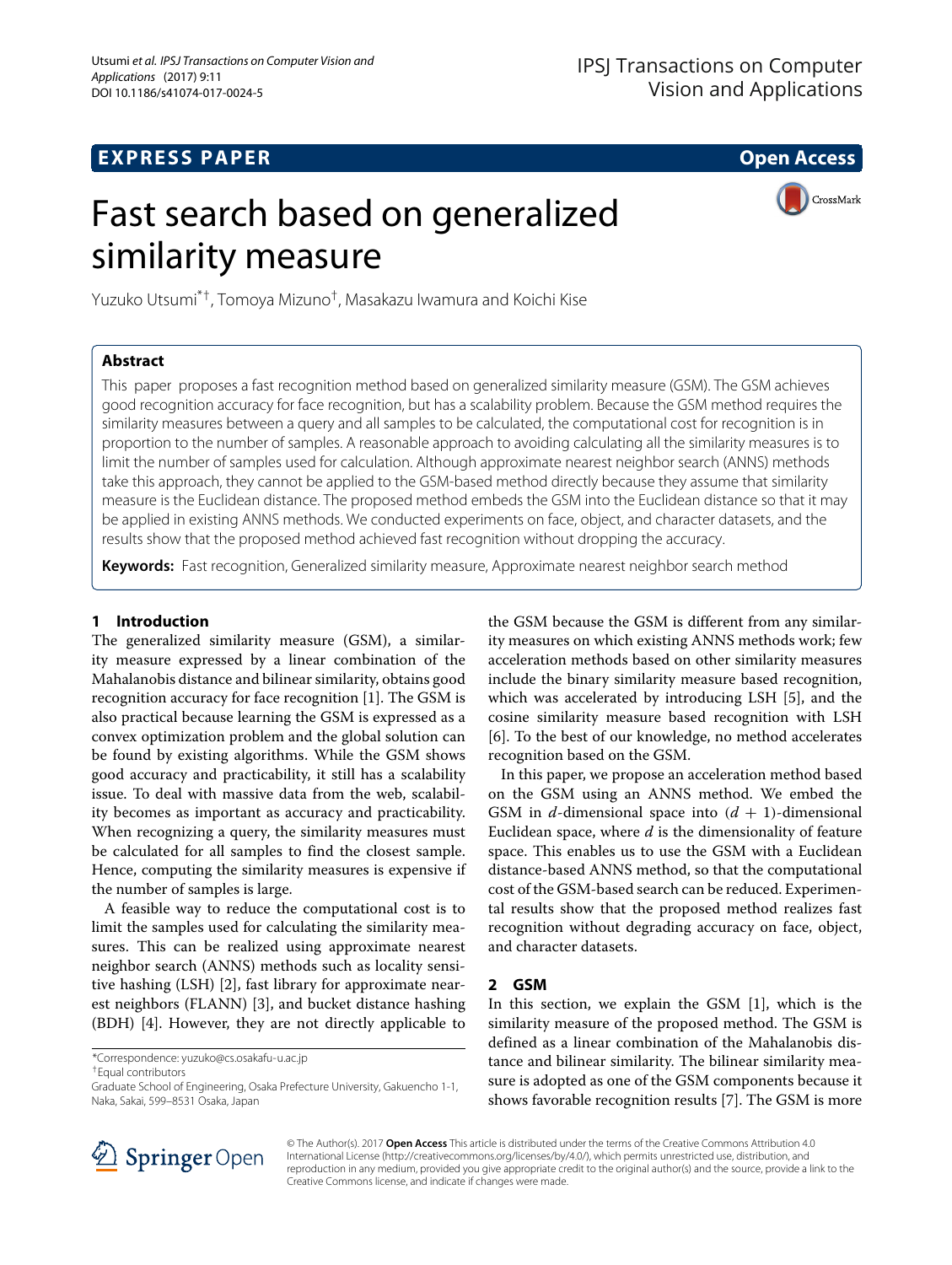<span id="page-1-4"></span><span id="page-1-3"></span>
$$
\mathbf{y}^{\top} \mathbf{x}^{p} = -\frac{1}{2} \left\{ \left\| \mathbf{y} - \mathbf{x}^{p} \right\|^{2} - \left\| \mathbf{x}^{p} \right\|^{2} - \left\| \mathbf{y} \right\|^{2} \right\}.
$$
 (6)

<span id="page-1-0"></span>We substitute Eq. [\(6\)](#page-1-3) into Eq. [\(5\)](#page-1-2) and obtain

$$
f_{(M,G)}\left(\boldsymbol{x},\boldsymbol{y}\right)=-\frac{1}{2}\left\{\left\|\boldsymbol{y}-\boldsymbol{x}^P\right\|^2-\left\|\boldsymbol{y}\right\|^2+2\boldsymbol{y}^\top M\boldsymbol{y}+L(\boldsymbol{x})\right\},\tag{7}
$$

where

<span id="page-1-6"></span>
$$
L(\mathbf{x}) = \mathbf{x}^\top \left\{ 2M - (G + 2M)^\top (G + 2M) \right\} \mathbf{x}.
$$
 (8)

Note that because the second and third terms  $\frac{1}{2}||y||^2$  – *y*-*My* in the right-hand side (RHS) of Eq. [\(7\)](#page-1-4) can be ignored (because it is the common term for all samples in the database), only the first term  $-\frac{1}{2} ||y - x^p||^2$  is a function of *y*. This term cannot be calculated until a query *y* is given. In contrast, the third term  $-\frac{1}{2}L(x)$  can be calculated before the query is given. As a consequence, Eq. [\(7\)](#page-1-4) can be obtained by adding the third term to the Euclidean distance calculated by the first term. Though this is not the Euclidean distance, it can be transformed into the Euclidean distance by introducing augmented vectors that have one more dimension than the original vectors. Augmented vectors *x <sup>p</sup>* , *y* are given as

<span id="page-1-5"></span>
$$
x^{p'} = \left(x^{p\top}, \sqrt{L(x)}\right)^{\top}, \tag{9}
$$

<span id="page-1-7"></span>
$$
\mathbf{y}' = \left(\mathbf{y}^\top, 0\right)^\top. \tag{10}
$$

In order to make  $\sqrt{L(x)}$  in Eq. [\(9\)](#page-1-5) real,  $L(x) \geq 0$ should be satisfied. Here,  $\|M\| \leq 0.5$  is required **because**  $\{2M - (G + 2M)^{T} (G + 2M)\}$  in Eq. [\(8\)](#page-1-6) must be a positive-semidefinite matrix to satisfy  $L(x) > 0$ . Using Eqs. [\(9\)](#page-1-5) and [\(10\)](#page-1-5), we can rewrite Eq. [\(7\)](#page-1-4) with  $x^{p'}$  and  $y'$  as

$$
f_{(M,G)}\left(\boldsymbol{x},\boldsymbol{y}\right)=-\frac{1}{2}\left\{\left\|\boldsymbol{y}'-\boldsymbol{x}^{p'}\right\|^2-\left\|\boldsymbol{y}\right\|^2+2\boldsymbol{y}^\top M \boldsymbol{y}\right\}.
$$
\n(11)

As the second and third terms in the RHS of Eq. [\(11\)](#page-1-7) can be ignored, Eq. [\(11\)](#page-1-7) is expressed as the Euclidean distance between  $\boldsymbol{x}^{p'}$  and  $\boldsymbol{y}'$ . Thus, we can apply ANNS.

#### **4 Experiments**

<span id="page-1-1"></span>We used three datasets for the evaluation: the Labeled Face in the Wild dataset (LFW) [\[9\]](#page-4-8), Amsterdam Library of Object Images (ALOI) [\[10\]](#page-4-9), and  $ETL9B<sup>1</sup>$ . We describe the experimental setting and results in each dataset.

#### <span id="page-1-2"></span>**4.1 LFW**

LFW is a celebrity face database from Yahoo! News<sup>2</sup>. It has 13,233 images of 5790 subjects. The image set we used was

to *M* and *G*. Let *x* and *y* be feature vectors. The GSM  $f_{(M,G)}(x, y)$  is expressed with the Mahalanobis distance  $d_M(x,y) = (x-y)^{\top} M(x-y)$  and the bilinear similarity measure  $s_G(x, y) = x^\top Gy$  as follows:

$$
f_{(M,G)}(x,y)=s_G(x,y)-d_M(x,y).
$$
 (1)

To reduce the effect of the intra-class variations, Eq. [\(1\)](#page-1-0) uses mapped feature vectors *x* and *y* according to [\[1\]](#page-4-0). Let  $z_i^j$  be the feature extracted from *j*th image of the subject  $i \in \{1 \ldots, S\}$ . The intra-class covariance matrix is then defined by

$$
C_S = \sum_{i \in S} \left( z_i^j - z_i^k \right) \left( z_i^j - z_i^k \right)^{\top} . \tag{2}
$$

Let  $(\lambda_1, \ldots, \lambda_l)$ ,  $V = (v_1, \ldots, v_l)$  and X be the top *l* eigenvalues, eigenvectors of *CS*, and the original feature vector of  $x$ , respectively. A mapped feature vector  $x$  is expressed as

$$
\mathbf{x} = \text{diag}\left(\lambda_1^{-1/2}, \dots, \lambda_l^{-1/2}\right) V^\top \mathbf{X}.\tag{3}
$$

The parameters of the GSM, *M* and *G*, are learned by similarity metric learning on the intra-class subspace (sub-SML) [\[1\]](#page-4-0).

# **3 Acceleration of the GSM-based nearest neighbor search**

The computational cost of nearest neighbor search based on the GSM is expensive because the value of  $f_{(M,G)}(\cdot,\cdot)$  in Eq. [\(1\)](#page-1-0) is recalculated for each sample in a database. Our idea is to accelerate the search by introducing an ANNS method. Thanks to approximation and efficient calculation, ANNS can be realized by calculating only a limited number of distances. The biggest problem to introducing an ANNS method to a search is that function  $f_{(M,G)}(\cdot,\cdot)$  in Eq. [\(1\)](#page-1-0) cannot be directly treated as an  $L_n$  norm such as the Euclidean and Manhattan distances because it consists of two terms with different characteristics. Thus, we transform Eq. [\(1\)](#page-1-0) so it can be calculated as an *L*<sup>2</sup> norm (i.e., the Euclidean distance).

Suppose that *x* is a mapped sample feature in a database and *y* is a mapped query feature. The GSM of *x* and *y* is expressed by the following equation:

$$
f_{(M,G)}(x,y) = xGy - (x - y)^{\top} M (x - y).
$$
 (4)

Let  $\mathbf{x}^p = (G + 2M)\mathbf{x}$ , and Eq. [\(4\)](#page-1-1) can be rewritten as

$$
f_{(M,G)}\left(\boldsymbol{x},\boldsymbol{y}\right)=\boldsymbol{y}^{\top}\boldsymbol{x}^{p}-\boldsymbol{x}^{\top}M\boldsymbol{x}-\boldsymbol{y}^{\top}M\boldsymbol{y}.\tag{5}
$$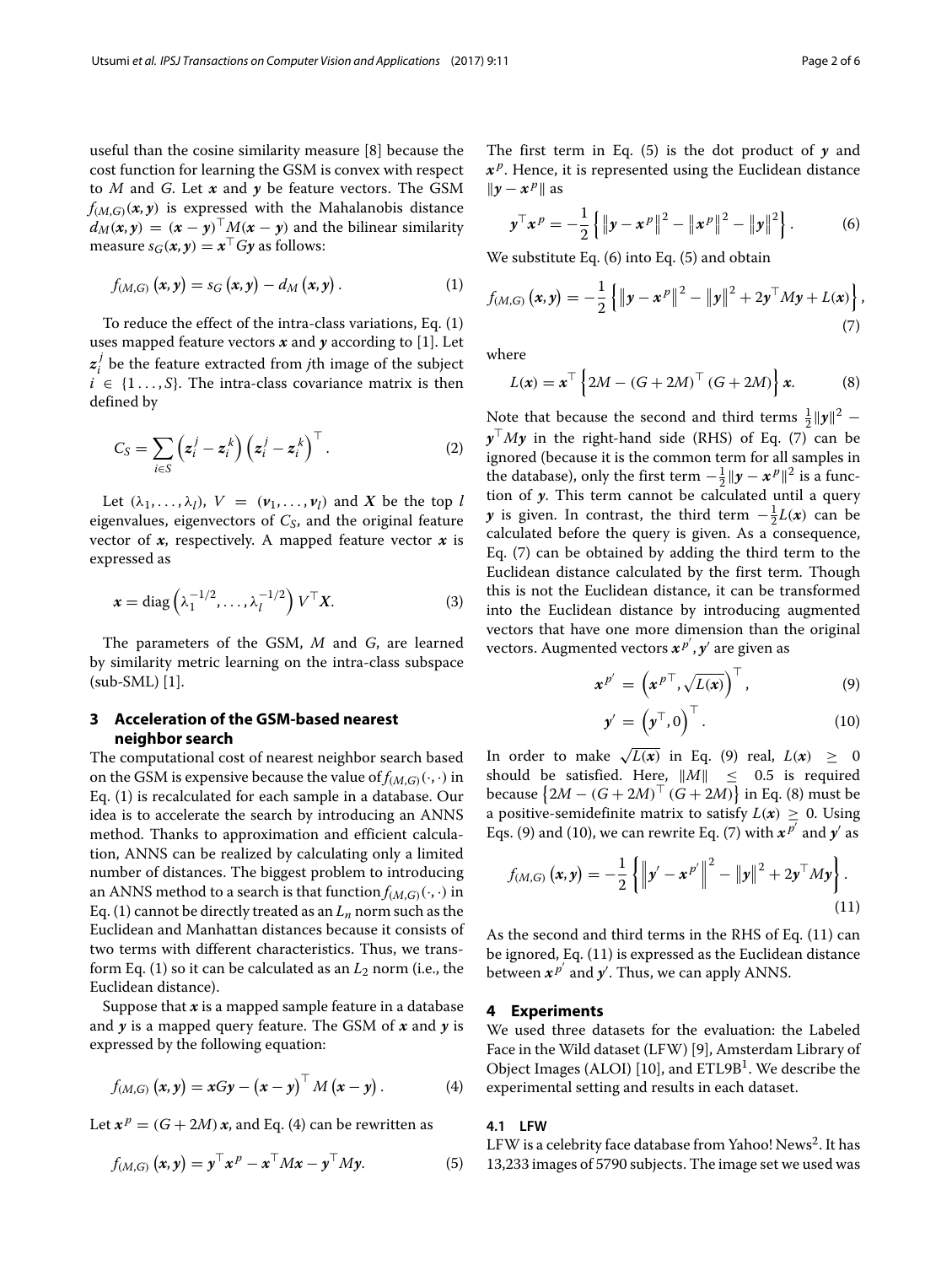called "LFW-a" [\[11\]](#page-4-10), whose images were cropped and normalized to  $250 \times 250$  pixels by a commercial face detector. We used 482 subjects for learning *M* and *G*, and 1198 subjects for the gallery and probe. The subjects used for learning did not overlap with the subjects for the gallery and probe. We used both 50 and 482 subjects for learning *M* and *G*. When we used 50 subjects, the number of images in each subject was fixed to 22. When we used 482 subjects, the number of images was different in each subject and the average number of images was 22 per subject. We chose one image per subject for the gallery and one image per subject for the probe. We evaluated the computational time and recognition rate by increasing the number of subjects for the gallery and probe from 100 to 1000 in increments of 100. We extracted features following Cao's method [\[1\]](#page-4-0). That is, nine feature points were fixed as shown in Fig. [1,](#page-2-0) and the SIFT descriptor [\[12\]](#page-4-11) was extracted on the points at three scales: 2, 6, and 10. Extracted features were concatenated and the dimensionality was reduced to 100 using principal component analysis. In the recognition process, we used the 1-nearest neighbor. We used the BDH [\[4\]](#page-4-3) as the ANNS method. Figure [2](#page-2-1) shows the recognition rates and average search times of the proposed method 1000 subjects for the gallery when the BDH parameters changed. This indicates that the recognition rate and speed depend on the BDH parameters. Therefore, we experimented many times with different parameters and present the best recognition rate in the paper.

We compared the proposed method with the face recognition method proposed in [\[13\]](#page-4-12), called local generic representation (LGR). The LGR focuses on improving



**Fig. 1** Facial feature points. Red dots show the feature points



<span id="page-2-1"></span>recognition accuracy when a single image per person is available for the gallery and probe. In the literature, the best recognition rate on the LFW database is 30.4% with 50 subjects [\[13\]](#page-4-12). We used only 50 subjects for learning in the LGR because the number of images in each subject must be uniform for learning in the LGR. We could evaluate the LGR up to 400 subjects in the gallery because of the memory limitation. We also compared the proposed method with the fast face recognition method proposed in [\[14\]](#page-5-0), which uses the PCA-SIFT for image representation and BDH for search. In the literature, a 100% cumulative recognition rate with 139-ms search time on an original 5 million-item database has been presented [\[14\]](#page-5-0).

All experiments were conducted on a PC with an Intel Xeon E5-4627 v2 (3.30 GHz) processor and 8 GB of RAM running the Debian 4.9.2-10 operating system using a single processor core. We measured the search time for all queries and calculated the average search time of each query. The search time excluded feature extraction time and learning time.

The recognition rate and average search time are shown in Fig. [3.](#page-3-0) In Fig. [3](#page-3-0)[a,](#page-3-1) "without ANNS" is the method which ANNS is excluded in the proposed method, "BDH+PCA-SIFT" is the method proposed in [\[14\]](#page-5-0), and the following numbers represent the number of subjects used for learning. The proposed method showed the same recognition rate as "without ANNS" in Fig. [3](#page-3-0)[a.](#page-3-1) This indicates that the proposed method can recognize subjects without reducing the accuracy. The proposed method showed better recognition rate than the LGR and "BDH+PCA-SIFT." This indicates that the proposed method can achieve satisfactory accuracy for the face recognition task.

<span id="page-2-0"></span>In Fig. [3](#page-3-0)[b,](#page-3-1) the proposed method and "without ANNS" used the parameters learned with the 482 subjects. Figure [3](#page-3-0)[b](#page-3-1) shows that the proposed method is about 24,000 times faster than the LGR, 88 times faster than "without ANNS," and about 1600 times faster than "BDH+PCA-SIFT".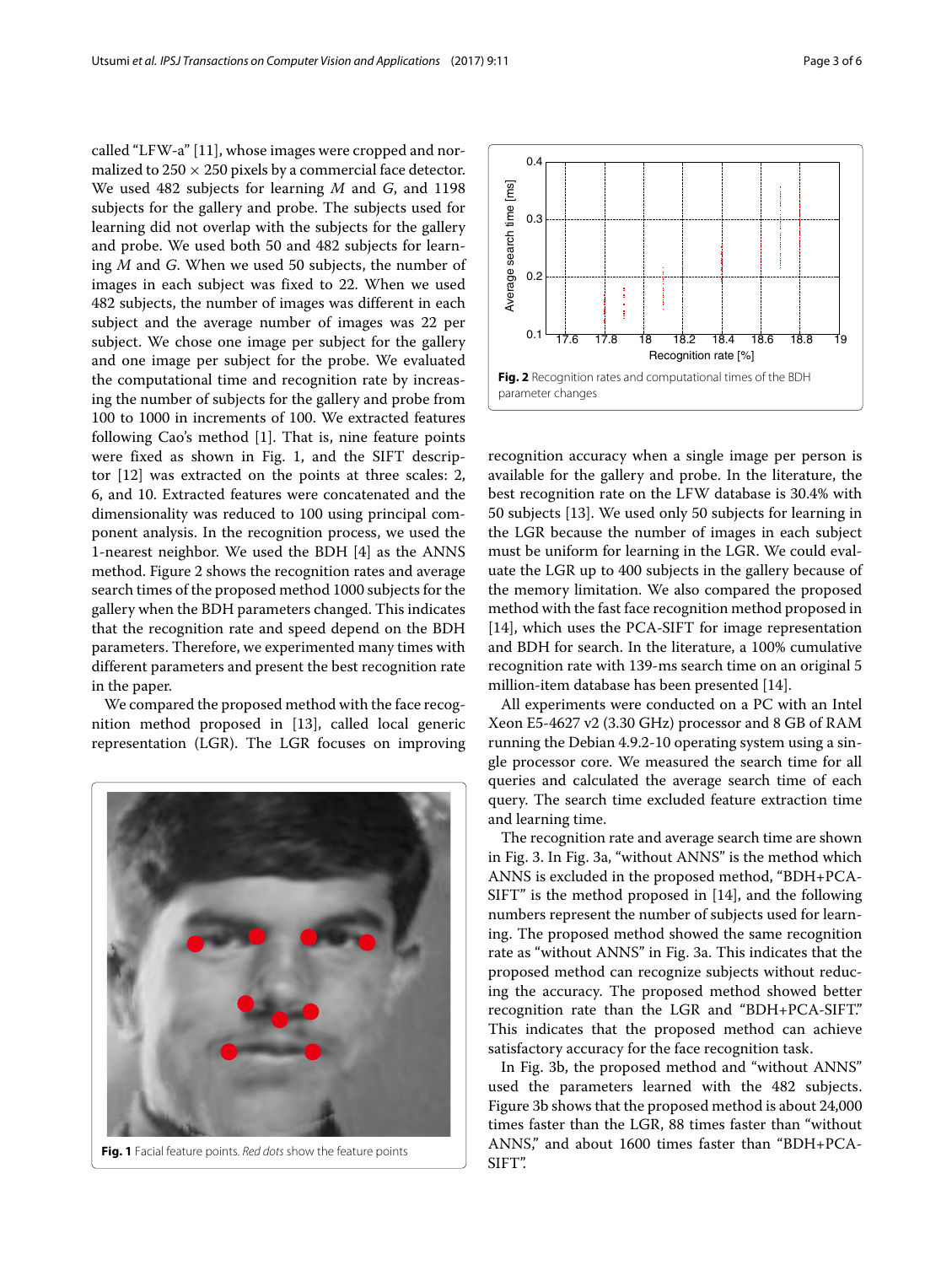Utsumi *et al. IPSJ Transactions on Computer Vision and Applications* (2017) 9:11 Page 4 of 6



## <span id="page-3-1"></span><span id="page-3-0"></span>**4.2 ALOI**

ALOI is an object image database that consists of 110,250 color images of 1000 small objects. We used a part of the ALOI called "ALOI-VIEW," whose images were taken from 72 different directions by rotating objects on the plane at intervals of 5 degrees. The number of objects is 1000 and the total number of images is 7200. The image size is 384  $\times$  288 pixels. We sampled images according to the rotation of the objects to use for learning parameters: every 180 degrees (0 + *k*180), 90 degrees (0 + *k*90), 45 degrees  $(0 + k45)$ , 20 degrees  $(0 + k20)$ , and 10 degrees  $(0 + k10)$ . We also used the sampled data for the gallery, and the rest were used for the probe in the recognition process. We fixed the number of objects used for the gallery and probe to 100, 200, 500, 700, and 1000, and evaluated the computational time and recognition rate. We used the bag-of-feature model with the SIFT features for image representation. To acquire the whole image feature, we sampled feature points at every 5 pixels horizontally and vertically, and extracted the SIFT descriptors from these points. The scales of the SIFT were fixed to 20 and 30. We fixed the number of visual words to 300 based on preliminary experimental results. We used a soft-voting *k*-Nearest Neighbor (*k*-NN) classifier in which the voting weight was given by the similarity score. We fixed parameter *k* to 100.

We compared the proposed method with a multiclass SVM [\[15\]](#page-5-1). The training and probe data were identical to the proposed method, and we used a linear function as a kernel function. We also compared the *k*-NN classifier with the Euclidean distance. We conducted experiments on the same PC used for the LFW experiments.

Figure [4](#page-3-2) shows the recognition rates and search time. Figure [4](#page-3-2)[a](#page-3-3) shows that the proposed method obtained a better recognition rate than other methods when the learning data were identical. In Fig. [4](#page-3-2)[b,](#page-3-3) the proposed method was faster than the other methods under almost all experimental settings. When the learning data were  $0 + k180$ and  $0 + k90$ , and the number of subjects was 100, the multiclass SVM was faster than the proposed method. However, when the number of subjects increased to more than 200, the proposed method was faster than the multiclass SVM. This indicates that the proposed method has better scalability than the multiclass SVM.

#### **4.3 ETL9B**

ETL9B is a handwriting Japanese character database that is a binarized version of ETL9 [\[16\]](#page-5-2) and consists of 3036 Japanese characters and 200 images per character. The size of character images is  $64 \times 63$  pixels. We used the first 100 images in each character for learning and the gallery,

<span id="page-3-3"></span><span id="page-3-2"></span>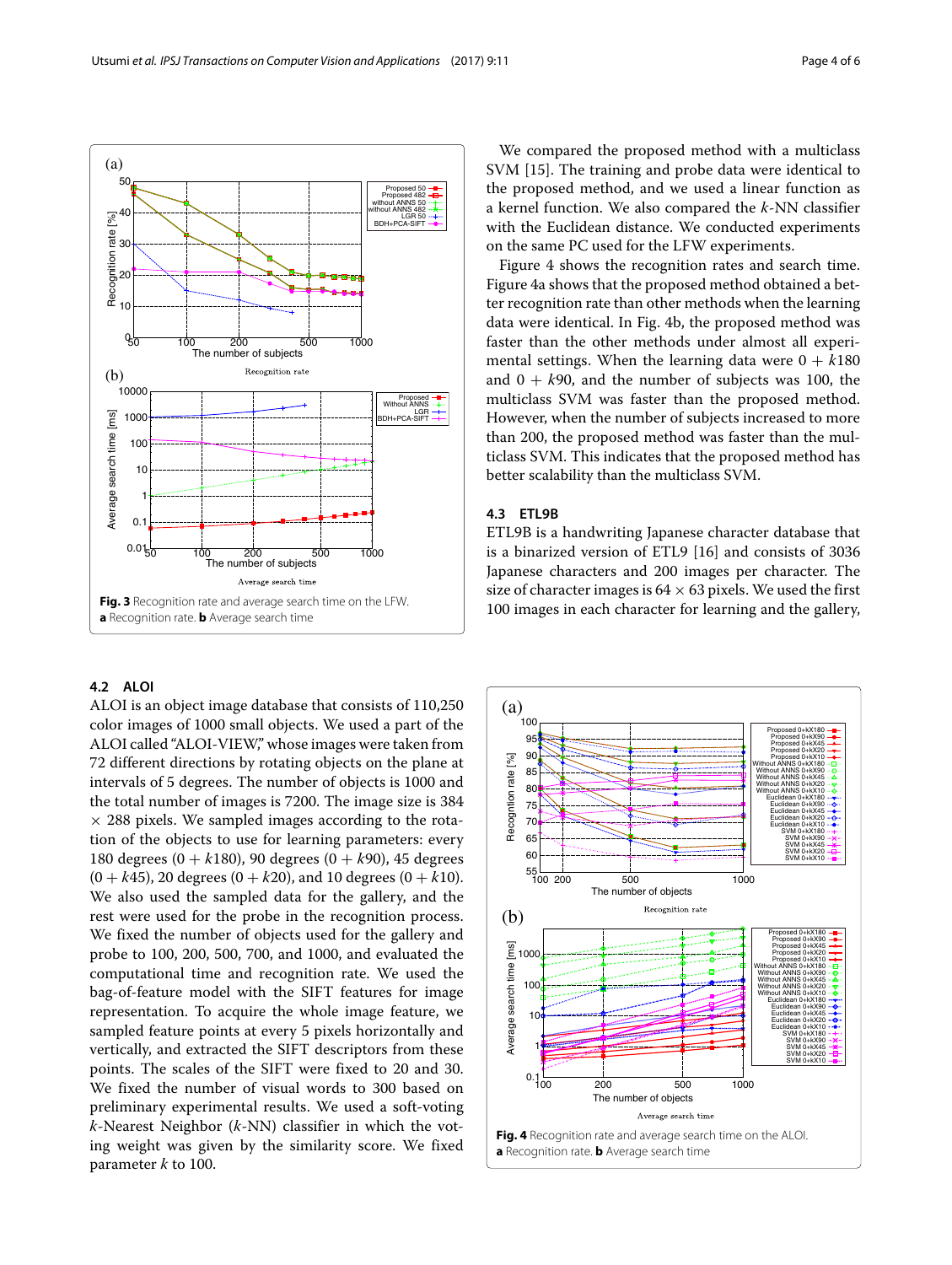and the rest for the probe. We fixed the number of characters for the gallery and probe to 100, 500, 1000, 2000, and 3036, to evaluate the proposed method. We resized the images to  $16 \times 16$  pixels, and converted the resized images to vector features by concatenating the pixel values. We also used the directional element features [\[17\]](#page-5-3), which have a dimensionality of 196, to represent the images. The recognition method was same as ALOI, and the PC used for evaluation was the same as LFW. We compared the proposed method with a Euclidean distance-based *k*-NN classifier. Figure [5](#page-4-13) shows the recognition rate and average search time. In Fig. [5](#page-4-13)[a,](#page-4-14) the proposed method shows the same recognition rate as the method without the ANNS method, just as for LFW and ALOI. Figure [5](#page-4-13)[b](#page-4-14) shows that the computational time increased in a sublinear manner. Consequently, we confirmed that the proposed method was much faster than existing methods and, with respect to recognition accuracy, no worse than existing methods.

### **5 Conclusions**

In this paper, we proposed a fast recognition method based on the GSM. The proposed method embeds the GSM into the Euclidean distance and applies an existing ANNS method to reduce the number of calculated similarity measures. The experimental results show that the proposed method was 88 times faster than before acceleration. In addition, an evaluation on three databases demonstrates that increase in the computational time of



the proposed method was sublinear when the number of subjects in the gallery increased.

#### **Endnotes**

- <sup>1</sup> [http://etlcdb.db.aist.go.jp/?page\\_id=1711](http://etlcdb.db.aist.go.jp/?page_id=1711)
- <sup>2</sup> <https://www.yahoo.com/news/>

#### **Funding**

This work was supported by KDDI, SCAT Research Grant Programs, and JSPS KAKENHI Grant Number JP25240028.

#### **Availability of data and materials**

The code of the proposed method will be made public later.

#### **Authors' contributions**

YU designed the proposed method and drafted the manuscript. TM participated in the design of the proposed method and implemented the proposed method. MI participated in designing the proposed method and helped in drafting the manuscript. KK supervised the work. All authors reviewed and approved the final manuscript.

# **Competing interests**

The authors declare that they have no competing interests.

#### **Consent for publication**

Not applicable.

**Ethics approval and consent to participate** Not applicable.

#### **Publisher's Note**

Springer Nature remains neutral with regard to jurisdictional claims in published maps and institutional affiliations.

#### Received: 21 February 2017 Accepted: 17 March 2017 Published online: 27 March 2017

#### **References**

- <span id="page-4-0"></span>1. Cao Q, Ying Y (2013) Similarity metric learning for face recognition. In: Proc. of ICCV. pp 2408–2415
- <span id="page-4-1"></span>2. Datar M, Immorlica N, Indyk P, Mirrokni VS (2004) Locality-sensitive hashing scheme based on p-stable distributions. In: Proc. of SCG. pp 253–262
- <span id="page-4-2"></span>3. Muja M, Lowe DG (2014) Scalable nearest neighbour algorithms for high dimensional data. IEEE Trans PAMI 36(11):2227–2240
- <span id="page-4-3"></span>4. Iwamura M, Sato T, Kise K (2013) What is the most efficient way to select nearest neighbor candidates for fast approximate nearest neighbor search? In: Proc. of ICCV. pp 3535–3542
- <span id="page-4-4"></span>5. Deng J, Berg AC, Fei-Fei L (2011) Hierarchical semantic indexing for large scale image retrieval. In: Proc. of CVPR. pp 785–792
- <span id="page-4-5"></span>6. Ravichandran D, Pantel P, Hovy E (2005) Randomized algorithms and NLP: using locality sensitive hash function for high speed noun clustering. In: Proc. of ACL. pp 622–629
- <span id="page-4-6"></span>7. Chechik G, Sharma V, Shalit U, Bengio S (2010) Large scale online learning of image similarity through ranking. JMLR 11:1109–1135
- <span id="page-4-7"></span>8. Nguyen HV, Bai L (2011) Cosine similarity metric learning for face verification. In: Proc. of ACCV. pp 709–720
- <span id="page-4-8"></span>9. Huang GB, Ramesh M, Berg T, Learned-Miller E (2009) Labeled faces in the wild: a database for studying face recognition in unconstrained environments. Technical report, University of Massachusetts, Amherst
- <span id="page-4-9"></span>10. Geusebroek J, Burghouts GJ, Smeulders AWM (2005) The Amsterdam library of object images. IJCV 61(1):103–112
- <span id="page-4-10"></span>11. Wolf L, Hassner T, Taigman Y (2011) Effective unconstrained face recognition by combining multiple descriptors and learned background statistics. IEEE Trans PAMI 33(10):1978–1990
- <span id="page-4-11"></span>12. Lowe DG (2004) Distinctive image features from scale-invariant keypoints. IJCV 60(2):91–110
- <span id="page-4-14"></span><span id="page-4-13"></span><span id="page-4-12"></span>13. Zhu P, Yang M, Zhang L, Lee I (2014) Local generic representation for face recognition with single sample per person. In: Proc. of ACCV. pp 34–50